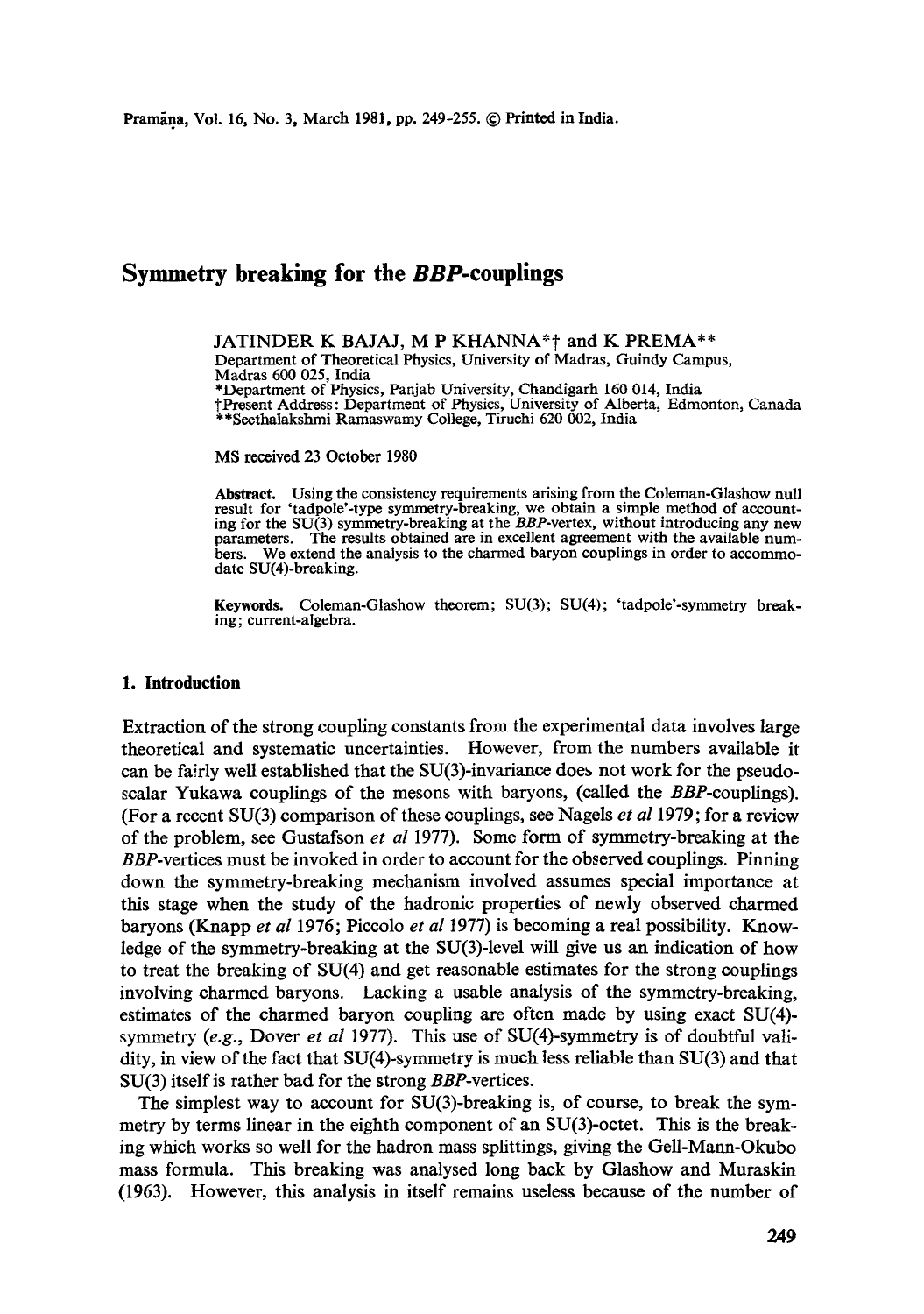parameters it introduces. In fact for the seven *BBP-couplings* involving pions and kaons, this analysis gives only one relation. A glance at the experimental situation regarding these couplings (Nagels *et al* 1979) is sufficient to convince oneself that one relation among the seven couplings has no predictive value whatsoever.

In this note we assume that the linear symmetry breaking term of Glashow and Muraskin (1963) arises through the 'tadpole' mechanism (Coleman and Glashow 1964). In addition we also assume the PCAC hypothesis for the pion field. Then applying Coleman-Glashow (1964) theorem to the parity-conserving non-leptonic decays generated by the strangeness-changing scalar tadpole,  $S_6$ , we are able to get four more relations among the seven couplings referred to above. Besides the *BBP-coupling* constants, these relations also involve baryon masses which, in any case, are well known. This allows us to determine the seven symmetrybroken *BBP-couplings* in terms of only two parameters, no more than the SU(3) symmetric case. We show that the symmetry-broken *BBP-couplings* obtained thus are in remarkably good agreement with the available experimental numbers  $(\xi 2)$ .

The five relations among the seven couplings obtained above can be reduced to a simple symmetry ansatz (§ 3) wherein the symmetry-broken coupling  $g_{BB'P}$  is expected to be proportional to the product of the sum of the two-baryon masses involved,  $(m_B + m_{B})$ , and the SU(3)-symmetric expression for the relevant coupling. Besides the baryon masses, there are then only two parameters for the symmetry broken couplings: the proportionality factor g and the SU(3)-parameter  $\alpha$ . Extending the same ansatz to SU(4) we obtain the charmed baryon coupling  $g_{C, C, \pi}^2/4\pi = 45.7$ , in very good agreement with the recent current algebra calculations of the same coupling (Prasad and Singh 1979 and 1980). The value of  $g_{C,C,\pi}^2/4\pi$ which also has been calculated in the same references, however, does not agree with our calculation.

The symmetry-ansatz obtained in this paper has earlier been presented in literature as following from the application of SU(3)-symmetry at the pseudo-vector *BBP*couplings (Pilkuhn *et al* 1973). The analysis of this paper gives this ansatz a surer meaning by showing it to be a consequence of ' tadpole '-type symmetry breaking at the pseudoscalar *BBP-coupfings* and PCAC.

## **2. The 'tadpole' mechanism, Coleman-Glashow theorem and relations among the B B P-couplings**

The tadpole mechanism (Coleman and Glashow 1964) is designed to generate all symmetry-breaking effects, *i.e.* the medium strong, the electromagnetic, and the weak effects, through a single symmetry-breaking term, which transforms like an SU(3)-octet. Except for this ' tadpole' term the hadronic Hamiltonian is supposed to be exactly SU(3)-invariant. This mechanism offers a simple description of **the**  linear Gell-Mann-Okubo mass splitting and can cause the Muraskin-Glashow (1963) breaking in the *BBP-couplings.* The tadpole mechanism succeeds admirably in explaining the medium strong and the electromagnetic effects, but fails to describe **the**  strangeness changing weak effects. This happens because, if all symmetry-breaking effects are generated through a single term transforming as an SU(3)-octet, then one can always find an SU(3)-transformation that diagonalizes the symmetry-breaking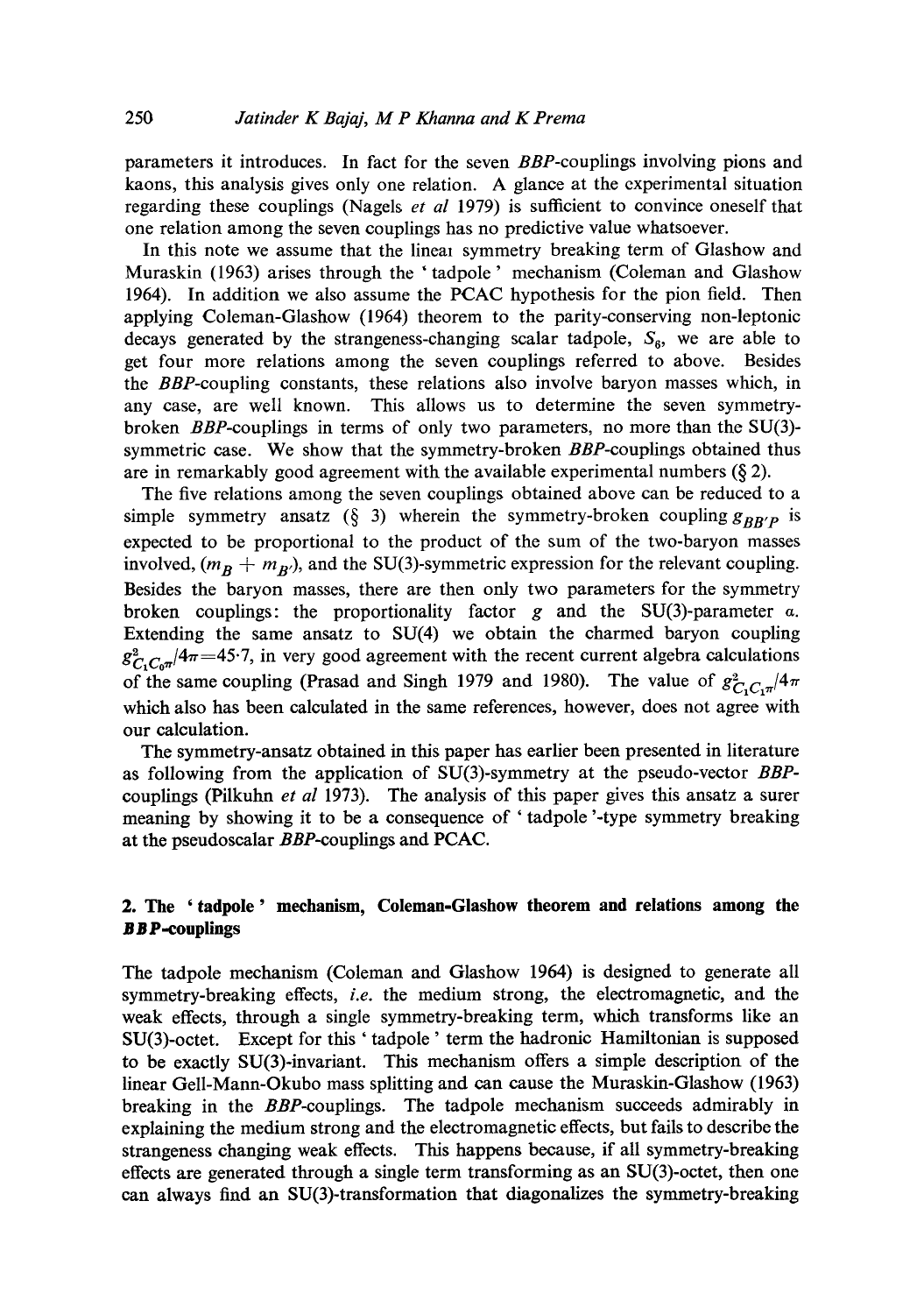term leaving the rest of the Hamiltonian invariant. This implies that the strangeness changing scalar tadpole  $S_6$ , transforming as the sixth component of the symmetrybreaking octet, can be rotated away, leaving behind the medum strong and the electromagnetic tadpoles,  $S_8$  and  $S_3$  respectively, transforming as the diagonal eighth and third components of the SU(3)-octet. The strangeness changing effects generated through the  $S_6$ -tadpole, therefore, must vanish. This is the Coleman-Glashow (1964) theorem. Below we exploit this null-result to find relations between symmetrybroken couplings.

The  $S_6$ -tadpole coupled with the PCAC hypothesis for the pion field and the current-algebra can be used to write expressions for the parity-conserving non-leptonic decays of hyperons in terms of the strong *BBP-coupling* constants and the hadron masses. Such expressions have been written by Marshak *et al* (1969). The Coleman-Glashow null-result, discussed above, requires that these expressions must all equal zero. Marshak *et al* (1969) have explicitly shown that these amplitude expressions indeed go to zero, if all couplings and masses are assumed to be SU(3)-invariant. The null result, however, must hold even when the SU(3)-symmetry for the couplings and the masses is broken via the tadpole mechanism (Bajaj *et al* 1978). The requirement that each of the four independent non-leptonic decay amplitudes generated through the  $S_{\rm g}$ -tadpole must be zero, then yields four relations among the symmetry-broken coupling constants and the hadron masses. These relations are:

$$
g_{\Lambda N K} + \frac{m_{\Lambda} + m_N}{2 m_N} \left( \sqrt{3} g_{N N \pi} - \frac{2 m_N}{m_{\Lambda} + m_{\Sigma}} g_{\Lambda \Sigma \pi} \right) = 0, \tag{1a}
$$

$$
g_{\mathbf{\underline{S}}\Lambda K} - \frac{m_{\Lambda} + m_{\mathbf{\underline{S}}}}{2 m_{\mathbf{\underline{S}}}} \left( \sqrt{3} \ g_{\mathbf{\underline{S}}\mathbf{\underline{S}}\pi} + \frac{2 m_{\mathbf{\underline{S}}}}{m_{\Lambda} + m_{\Sigma}} g_{\Lambda \Sigma \pi} \right) = 0, \tag{1b)*}
$$

$$
g_{\Sigma N K} - \frac{m_{\Sigma} + m_N}{2 m_N} \left( g_{N N \pi} - \frac{m_N}{m_{\Sigma}} g_{\Sigma \Sigma \pi} \right) = 0, \tag{1c}
$$

$$
2 g_{NN\pi} - \frac{m_N}{m_\Sigma} g_{\Sigma \Sigma \pi} - \frac{2 m_N}{m_\Lambda + m_\Sigma} \sqrt{3} g_{\Lambda \Sigma \pi} = 0. \tag{1d}
$$

In writing relations (1) we have used the relation

$$
-\sqrt{3}\frac{\delta M}{2} = f_{\pi},\tag{2}
$$

$$
B(\Xi^-) = \frac{G_p}{\sqrt{2} f_\pi} \Big[ g_{\Xi \Lambda K} + \frac{2 f_\pi}{\sqrt{3} \delta M} \frac{m_{\Lambda} + m_{\Xi}}{2 m_{\Xi}} \Big( \sqrt{3} g_{\Xi \Xi \pi} + \frac{2 m_{\Xi}}{m_{\Lambda} + m_{\Sigma}} g_{\Lambda \Sigma \pi} \Big) \Big].
$$

Equating  $B \left( \underline{\mathbb{S}} \underline{\top} \right)$  above to zero gives the relation (1b).

<sup>\*</sup>The corresponding expression for the amplitude  $B(\underline{\mathbb{Z}})$  in Marshak *et al* (1969) is wrong. The correct expression is: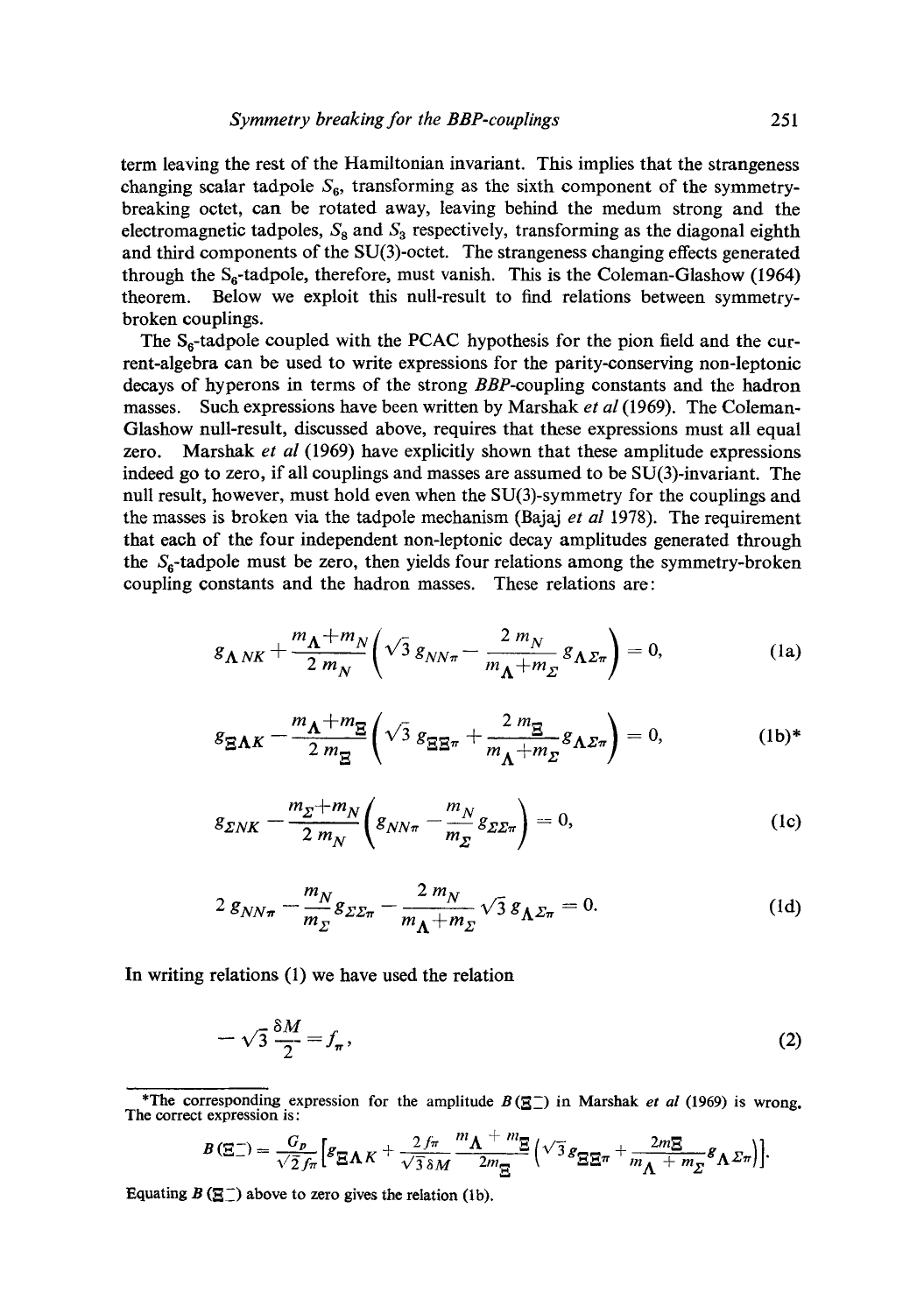where  $\delta M$  is given by the expression for the mass matrix:

$$
M = M_0 + \delta M \cdot S_8. \tag{3}
$$

The relation (2) can be verified by a uniform treatment of the Gell-Menn-Okubo mass splitting (Marshak *et al* 1969). The relations (1) represent a consistency requirement imposed by the Coleman-Glashow null result. The relations must be valid if the tadpole mechanism is responsible for the breaking of the SU(3)-symmetry and if pion PCAC and current-algebra commutation relations hold.

The condition that the symmetry is broken by terms linear in the eighth component of an SU(3)-octet gives one more relation among the seven couplings appearing in relations (1). This relation is (Glashow and Muraskin 1963):

$$
\frac{2}{\sqrt{3}}g_{NN\pi} + \frac{1}{\sqrt{3}}g_{\Sigma\Sigma\pi} - \frac{4}{\sqrt{3}}g_{\Xi\Xi\pi} - 3g_{\Lambda\Sigma\pi}
$$

$$
+ g_{\Lambda N K} + 2g_{\Xi\Lambda K} + \sqrt{3}g_{\Sigma N K} = 0. \tag{4}
$$

Thus we have five relations ((Is) to (ld) and (4)) among the seven *BBP-couplings*  being considered. To check the experimental validity of these relations we use the experimental values of  $g_{NN\pi}^2/4\pi$  and  $g_{\Lambda\Sigma\pi}^2/4\pi$ , and estimate the remaining five. The results are shown in table 1 where we have also listed the SU(3)-symmetric values obtained from the same two inputs. The calculated couplings are all in good agreement with the experimental numbers, and are definitely superior to the SU(3) symmetric values. A note on the experimental numbers used in table 1: The input values of  $g_{NN\pi}^2/4\pi$  and  $g_{\Lambda\Sigma\pi}^2/4\pi$ 

| Coupling                        | Estimated<br>value | Symmetric<br>value | Experimental<br>value                                               |
|---------------------------------|--------------------|--------------------|---------------------------------------------------------------------|
| $g_{NN\pi}^2/4\pi$              | $14.64*$           | $14.64*$           | $14.64 + 0.54$<br>$- 0.72$                                          |
| $g_A^2 \frac{1}{2\pi}$ /4 $\pi$ | $11 - 1*$          | $11.1*$            | $11 \cdot 1 + 1 \cdot 2$                                            |
| $g_{\Lambda N K}^2/4\pi$        | 18.26              | $10-9$             | $20.4 + 3.7$                                                        |
| $g_{\Sigma N K}^2/4\pi$         | 0.99               | 3.8                | $1.9 \pm 3.2$                                                       |
| $g_{\Sigma \Sigma \pi}^2/4\pi$  | 13.95              | 3.5                | $\begin{array}{c} 12.5 \\ 13.4 \end{array} \pm 2.0 \\ 13.4 \pm 2.1$ |
| $g_{\Xi\Xi\pi}^2/4\pi$          | 1.53               | 3.8                |                                                                     |
| $g_{\Xi\Lambda K}^2/4\pi$       | 2.39               | 0-0                |                                                                     |
|                                 |                    |                    |                                                                     |

Table 1. Estimated and the SU(3)-symmetric values of the *BBP-couplings.* 

**\*Input values**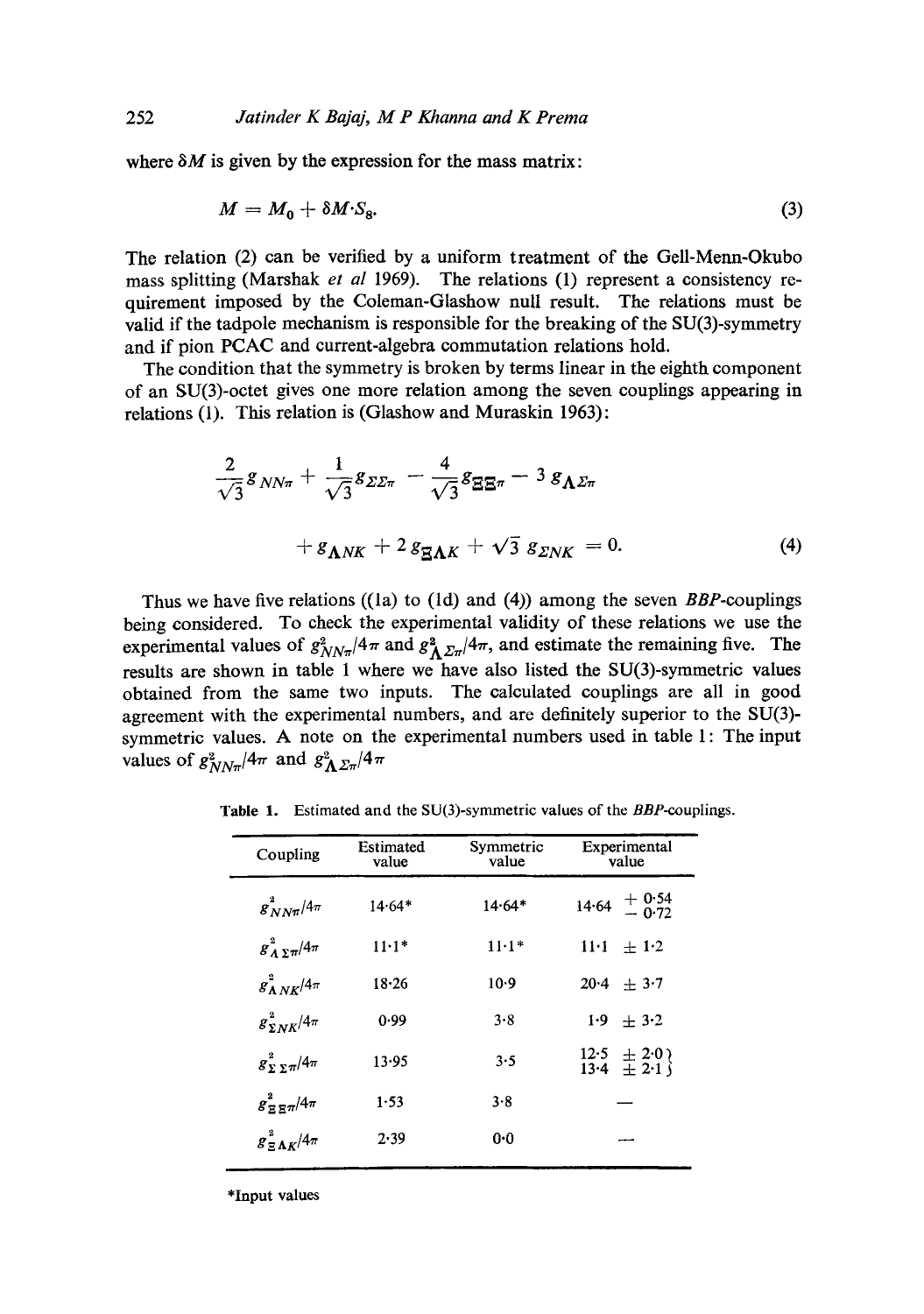are taken from Pilkuhn *et al* (1973). The latter number has been obtained by using Goldberger-Treiman relation on the decay  $\Sigma \rightarrow \Lambda e \bar{\nu}$ . This value should be relevant for an analysis involving current-algebra that we have done in this paper. Numbers for the  $g_{\Lambda\Sigma_{\pi}}$  coupling obtained from other analyses are not much different (see, Nagels *et al* 1979). For  $g_{\Sigma \Sigma \pi}$  we quote both values listed in the latest compilation (Nagels *et al* 1979). The calculated value is in agreement with both while the SU(3) symmetric value is way-off. For  $g_{\Lambda N K}$  and  $g_{\Sigma N K}$  we have quoted the numbers from Baillon *et al* (1976). This analysis includes the new data on the real part of KN forward scattering. The numbers listed in Nagels *et al* (1979) compilation do not include the new data. Only other analysis that includes the new data is that of Martin (1976). Martin's number for  $g_{\Lambda N K}^2/4\pi$  is, however, off by two standard deviations from our calculated number.

#### **3. A symmetry-breaking ansatz and extension to SU(4)**

The analysis of  $\S$  2 led to five relations amongst the seven couplings considered. Therefore, it should be possible to write the seven couplings in terms of only two parameters. It can be easily checked that the five relations above imply

$$
g_{BB'P} = \frac{(m_B + m_{B'})}{m} g_{BB'P}^{\text{symm}},\tag{5}
$$

where  $m_B$ ,  $m_{B'}$  are the masses of the two baryons; m is a constant with the dimensions of mass (say, the mean mass of the baryon multiplet) introduced to get the correct dimensions; and  $g_{BB'P}^{\text{symm}}$  is the SU(3)-invariant expression for the relevant *BB'P*-coupling written in terms of the two SU(3) parameters g and  $\alpha$  (see Dover *et al*  $\alpha$ (1977), for definitions). Thus relation (5) expresses the symmetry-broken couplings in terms of only two parameters  $(g/m)$  and a. Incidentally, for the fit in table 1,  $\alpha$ =0.61, very close to the SU(6) value of 0.6.

The expression (5) for *BB'P-couplings* is not new. It has been used earlier in the symmetry analysis of the *BB'P-couplings* (see, *e.g.,* Pilkuhn *et al* 1973). This expression arises if SU(3) is applied to the pseudo-vector couplings of the pseudo-scalar mesons to baryons. Gustafson *et al* (1977) have arrived at a very similar expression\* through an analysis of the baryon decays in a dynamical model. The special merit of the present analysis is that it gives expression (5) a simple meaning as a consequence of 'tadpole '-type symmetry-breaking, PCAC for the pion field and current algebra, at least for the cases when  $P = \pi$  or is related to  $\pi$  through  $S_6$ , *i.e.*  $P = K$ .

$$
\frac{g_{B_{B}^{'P}}^2}{4\pi} \equiv \frac{[(m_B + m_{B'})^2 - m_P^2]}{m_{\pi}^2} \frac{\left(g_{B_{B}^{'P}}^{\text{symm}}\right)^2}{4\pi}
$$

which is same as relation (5) except for the  $m_{p2}$  term, which in any case is negligible compared to  $(m_{\rm R}+m_{\rm R'})^2$ .

 $P. -6$ 

<sup>\*</sup>Gustafson *et al* expression is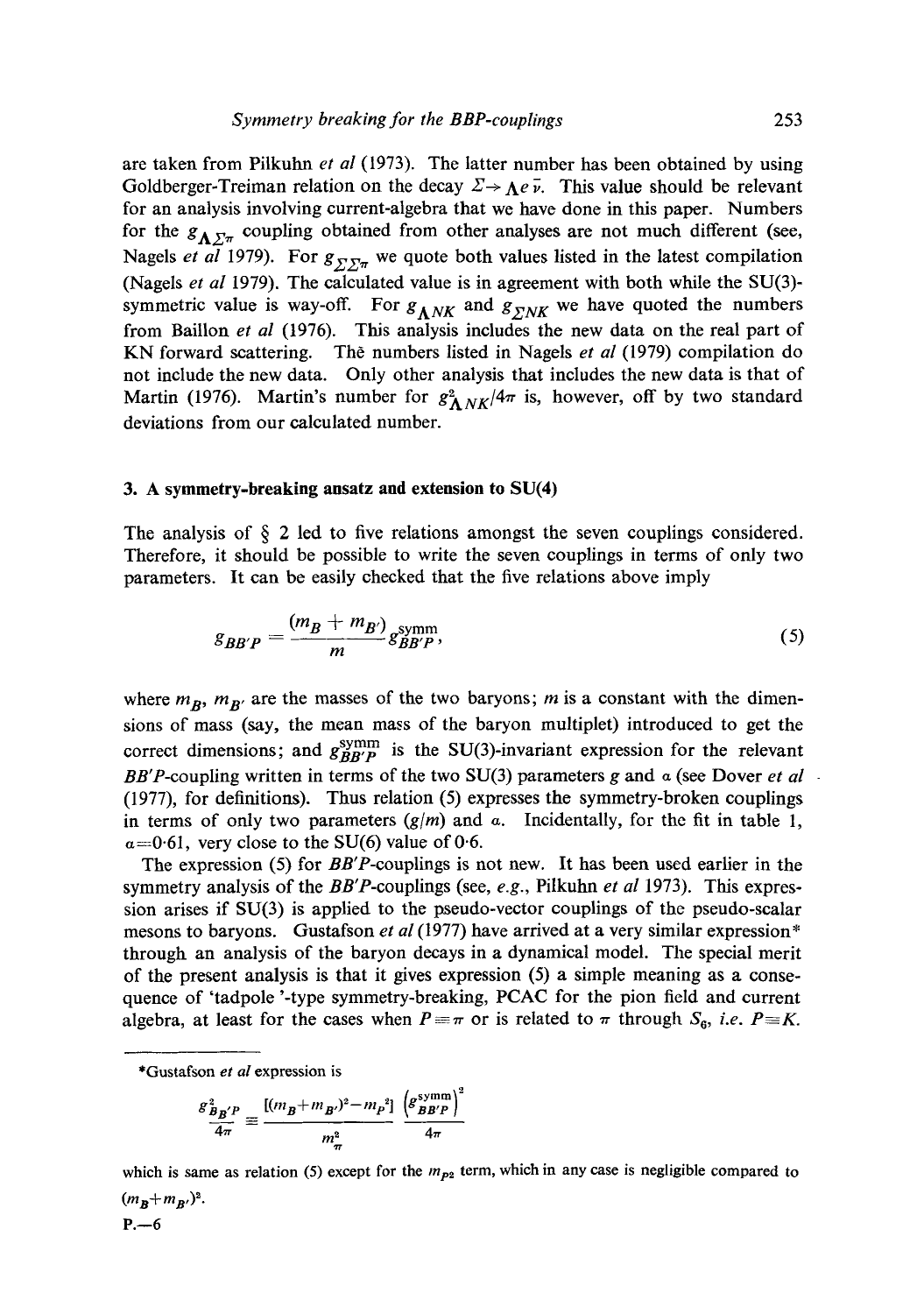The symmetry-broken couplings involving  $\eta$  or  $\eta'$  require one more parameter which is not determined by the analysis of  $\S$  2 (see, Glashow and Muraskin 1963). To determine this parameter we must know at least one coupling involving  $\eta$  or  $\eta'$ . Lacking this input, we can perhaps assume the expression (5) to be valid for  $P=\eta$ ,  $\eta'$ also. But it should be kept in mind that from the assumptions of this paper, *i.e.,*   $S_8$  breaking of SU(3), and the validity of PCAC for the pion field and SU(3)  $\times$  SU(3) current algebra, one gets expression (5) only for  $P \equiv \pi$  and  $P \equiv K$ .

Expression (5) will be valid for  $B$ ,  $B'$  being charmed baryons also provided we make the same assumptions about  $SU(4)$ :  $SU(4)$  is a good symmetry for the hadrons, broken only by terms transforming as components of a 15-plet of SU(4), PCAC for the pion field holds and  $SU(4) \times SU(4)$  current algebra relations are valid. In extending expression (5) in this way to cover the charmed baryon couplings we do not introduce any new parameters.  $g_{BB'}^{symm}$ , of course, now means the SU(4)-invariant expression for the *BB'P-couplings* which also involve only two parameters g and a (see, Dover *et al* 1977). Since expression (5) works so well for the uneharmed ease, we expect it to be good for the charmed-baryon ease also. In any case, this expression offers a simple way of accounting for the SU(4) symmetry-breaking without any cost in terms of new parameters.

Using  $g/m$  and a obtained from the inputs of table 1 we obtain

$$
g_{C,C,\pi}^2/4\pi = 45.7
$$
 and  $g_{C,C,\pi}^2/4\pi = 57.5$ .

There are no experimental numbers available with which to compare these numbers. However, it is interesting to note that the former number agrees very well with calculations using Melosh transformations and PCAC (Lee *et al* 1977), and others using current algebra techniques (Prasad and Singh 1979, 1980). The latter number however is larger than the number calculated by Prasad and Singh (1979, 1980). At this stage of experimental knowledge about charmed resonances there is hardly any way of explaining this discrepancy. The situation is however reminiscent of the situation in the uncharmed case where the experimental number for  $g_{\Sigma\Sigma\pi}^2/4\pi$ turns out to be way above the SU(3)-symmetry value.

### **4. Conclusion**

By exploiting the Coleman-Glashow (1964) null result for "tadpole'-type symmetrybreaking we arrive at a simple method of accounting for the SU(3) symmetry-breaking at the pseudoscalar *BBP-vertex,* without introducing any new parameters. We show that the same method will work for charmed baryon couplings also provided in analogy with the SU(3) case one assumes that: SU(4) is a good symmetry except for linear-breaking terms that transform as components of a 15-plet of SU(4) and **PCAC** for the pion field and  $SU(4) \times SU(4)$  current-algebra remain valid. This analysis may not be of much use at this stage in view of the rather scarce data on charmed baryon decays. However, the fact that this symmetry-breaking analysis does not require any new parameters and that it works very well at the SU(3) level should recommend it for use in calculations, *e.g.,* of the charmed baryon-antibaryon bound states (Dover *et al* 1977, Bhamathi and Prema 1979), where SU(4)--invariant